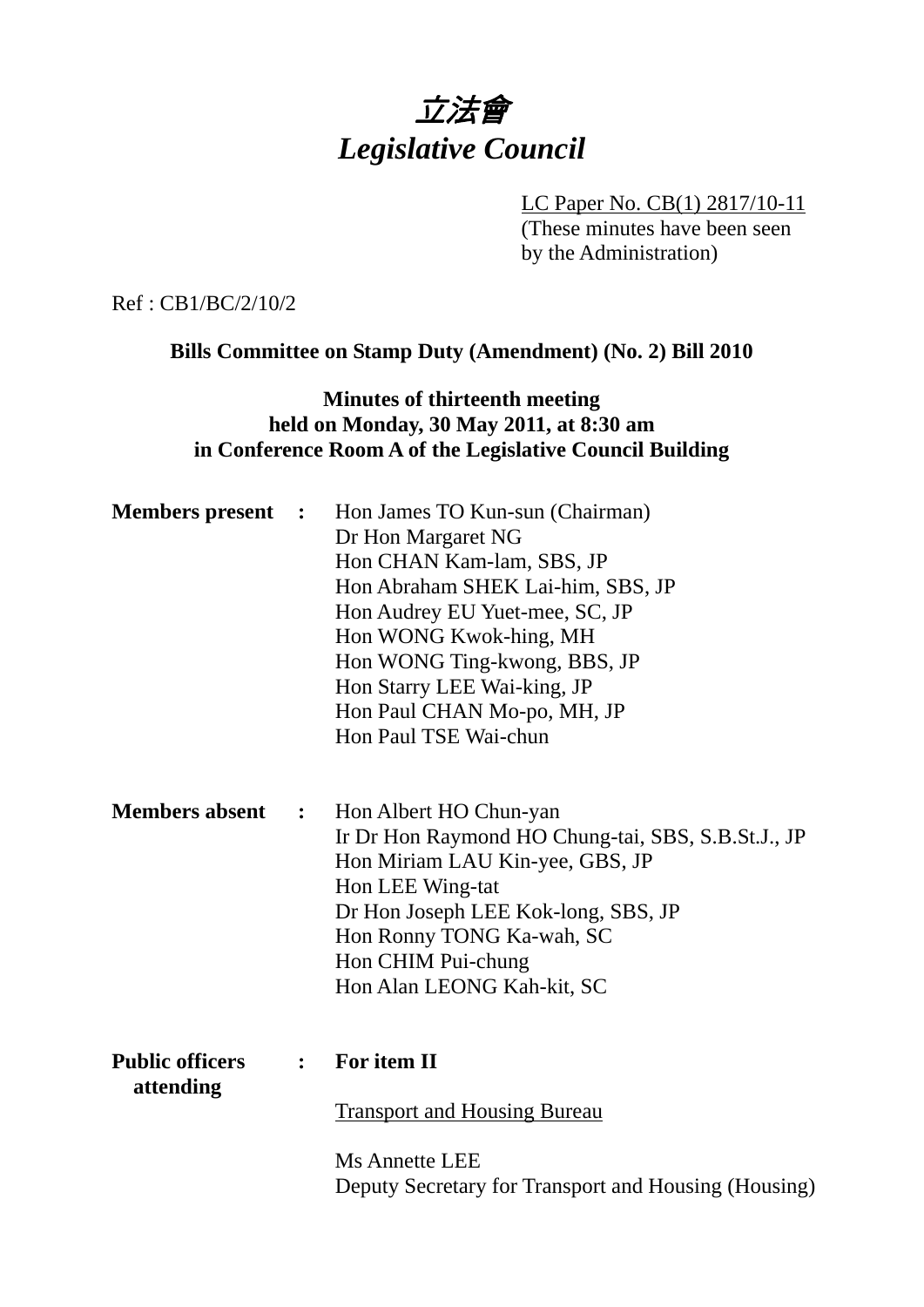|                                            | Mr Eugene FUNG<br>Principal Assistant Secretary for Transport and<br>Housing (Housing) (Private Housing) |
|--------------------------------------------|----------------------------------------------------------------------------------------------------------|
|                                            | <b>Inland Revenue Department</b>                                                                         |
|                                            | Mr WONG Kuen-fai<br>Deputy Commissioner of Inland Revenue (Technical)                                    |
|                                            | Mr HONG Wai-kuen<br>Senior Superintendent of Stamp Office                                                |
|                                            | Department of Justice                                                                                    |
|                                            | Ms Phyllis KO<br><b>Senior Assistant Law Draftsman</b>                                                   |
|                                            | Mr CHEUNG Man-yiu<br><b>Senior Government Counsel</b>                                                    |
|                                            | Mr Manuel NG<br><b>Government Counsel</b>                                                                |
| <b>Clerk in attendance : Miss Becky YU</b> | Chief Council Secretary (1)1                                                                             |
| <b>Staff in attendance</b>                 | : Miss Winnie LO<br><b>Assistant Legal Adviser 7</b>                                                     |
|                                            | Mrs Mary TANG<br>Senior Council Secretary (1)1                                                           |
|                                            |                                                                                                          |

## **I. Confirmation of minutes**

(LC Paper No. CB(1) 2281/10-11  $-$  Minutes of the meeting held on 18 April 2011)

The minutes of the meeting held on 18 April 2011 were confirmed.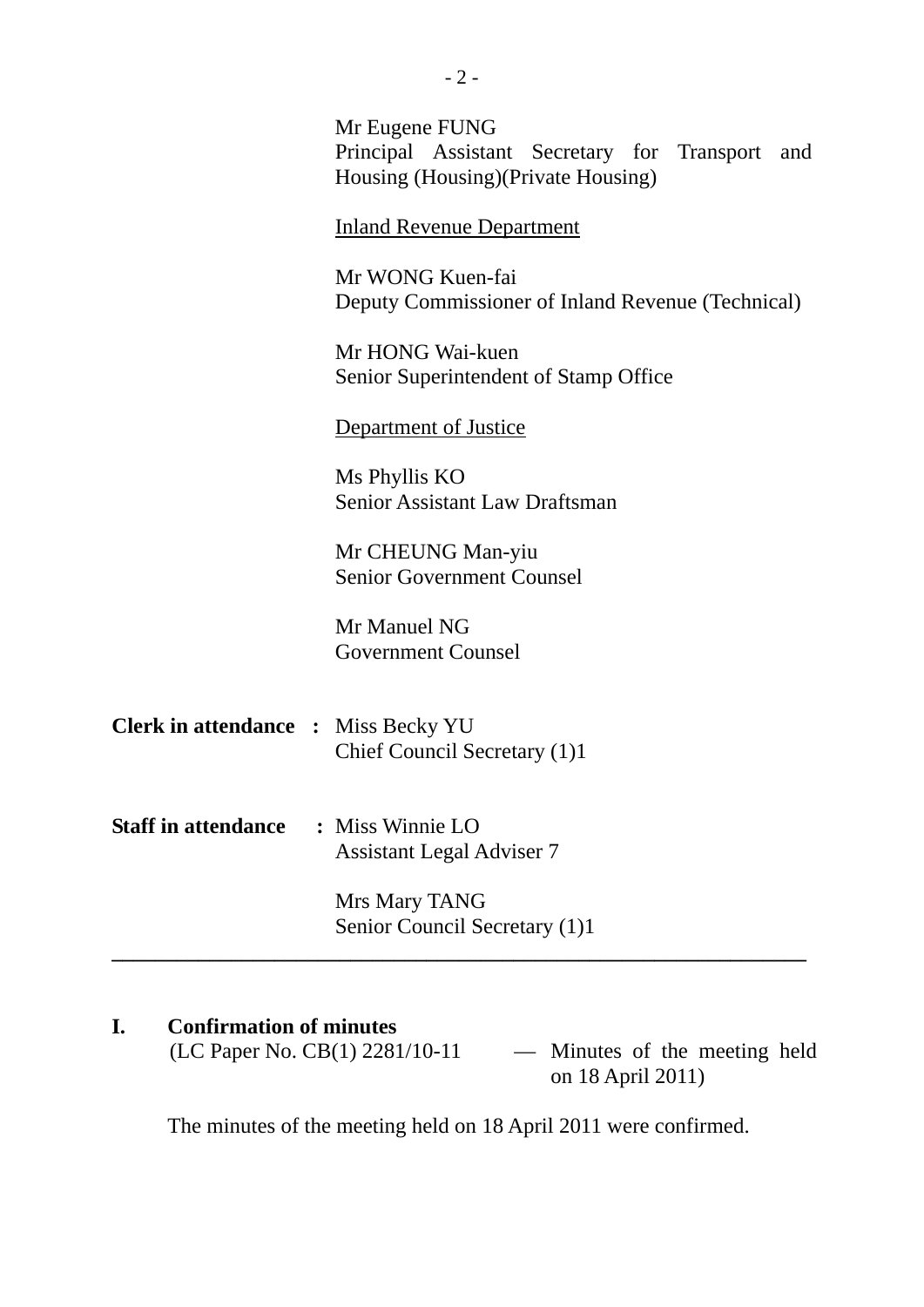|    | $-3-$                                                                  |                                                                                                                |
|----|------------------------------------------------------------------------|----------------------------------------------------------------------------------------------------------------|
| П. | <b>Meeting with the Administration</b>                                 |                                                                                                                |
|    | $(LC$ Paper No. $CB(1)$ 2316/10-11(01) — Revised draft Committee Stage | amendments provided by the<br>Administration                                                                   |
|    | LC Paper No. $CB(1)$ 2316/10-11(02) — Committee Stage amendments       | proposed<br>by<br><b>Hon Abraham SHEK</b>                                                                      |
|    | LC Paper No. CB(1) $2316/10-11(03)$ — List of follow-up                | actions<br>arising from the discussion at<br>the meeting on 19 May 2011                                        |
|    | LC Paper No. CB(1) $2316/10-11(04)$ - Administration's response to     | $CB(1)$ 2316/10-11(03)                                                                                         |
|    | LC Paper No. $CB(1)$ 2316/10-11(05) — Marked-up copy of the Bill       | incorporating the draft<br><b>Committee Stage amendments</b><br>received so far (as at<br>24 May 2011)         |
|    | LC Paper No. CB(1) 2316/10-11(06) —                                    | Marked-up copy of the Bill<br>incorporating the Committee<br>Stage amendments proposed<br>by Hon Abraham SHEK) |

2. The Bills Committee deliberated (Index of proceedings attached in **Annex**).

3. The Bills Committee completed scrutiny of the Bill, as well as the Committee Stage amendments (CSAs) proposed by the Administration and Mr Abraham SHEK.

4. Members agreed to the following legislative timetable -

| <b>Date for Public</b><br><b>Officers to</b><br>issue<br>consultation<br>letter to House<br><b>Committee</b><br><b>Chairman</b> | Date of House<br><b>Committee</b><br>meeting to<br>consider Bills<br><b>Committee</b><br>report | <b>Deadline for</b><br><b>Public Officers</b><br>to give notice<br>for resumption<br>of Second<br><b>Reading</b><br>debate | <b>Deadline for</b><br>giving notice of<br><b>Committee</b><br><b>Stage</b><br>amendments<br>under Rule<br>57(2) | <b>Target</b><br>Legislative<br><b>Council meeting</b><br>where Second<br><b>Reading debate</b><br>is to be resumed |
|---------------------------------------------------------------------------------------------------------------------------------|-------------------------------------------------------------------------------------------------|----------------------------------------------------------------------------------------------------------------------------|------------------------------------------------------------------------------------------------------------------|---------------------------------------------------------------------------------------------------------------------|
| 7 June 2011                                                                                                                     | 10 June 2011                                                                                    | 7 June 2011                                                                                                                | 13 June 2011                                                                                                     | 22 June 2011                                                                                                        |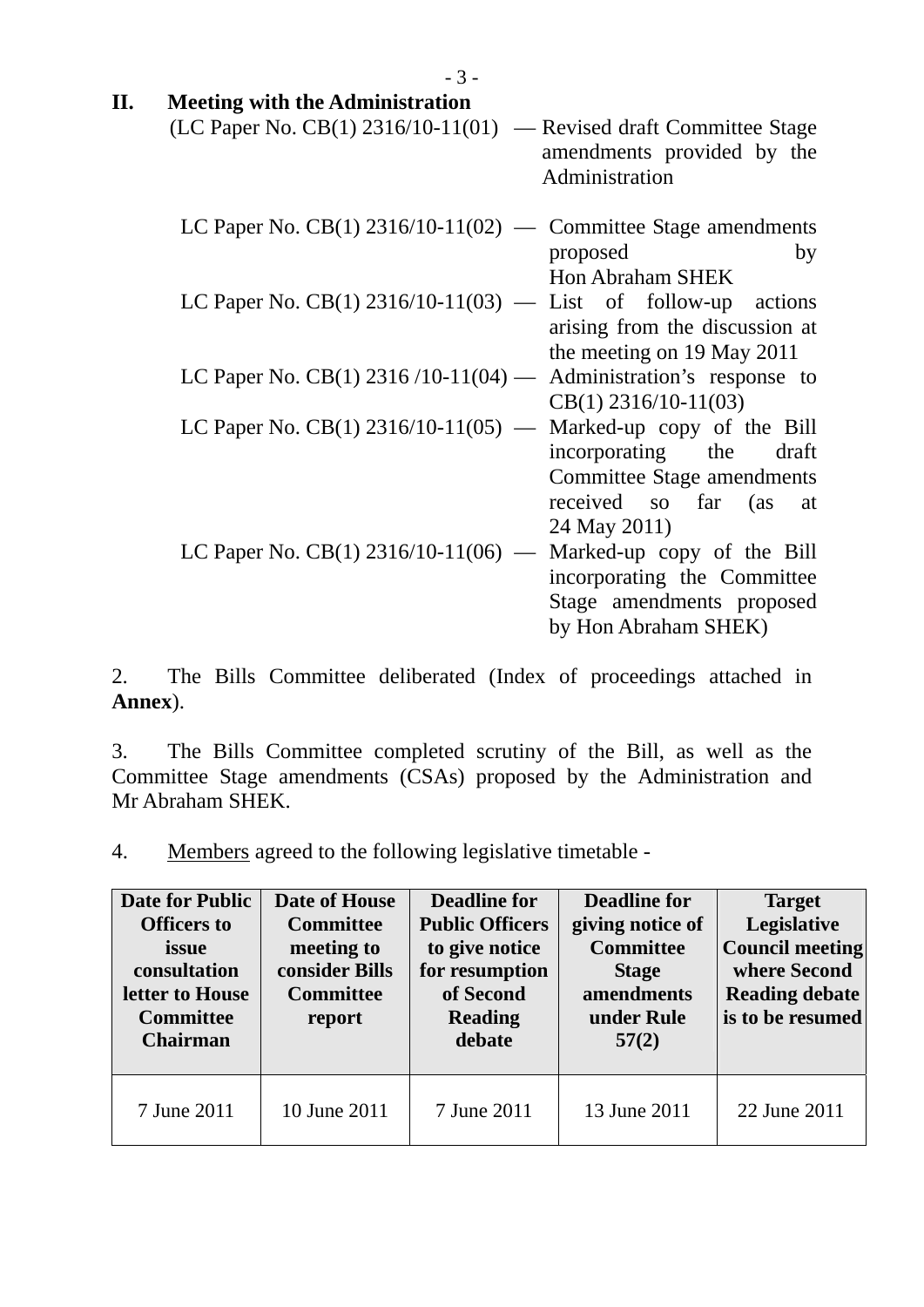# **III. Any other business**

5. There being no other business, the meeting ended at 10:10 am.

Council Business Division 1 Legislative Council Secretariat 25 July 2011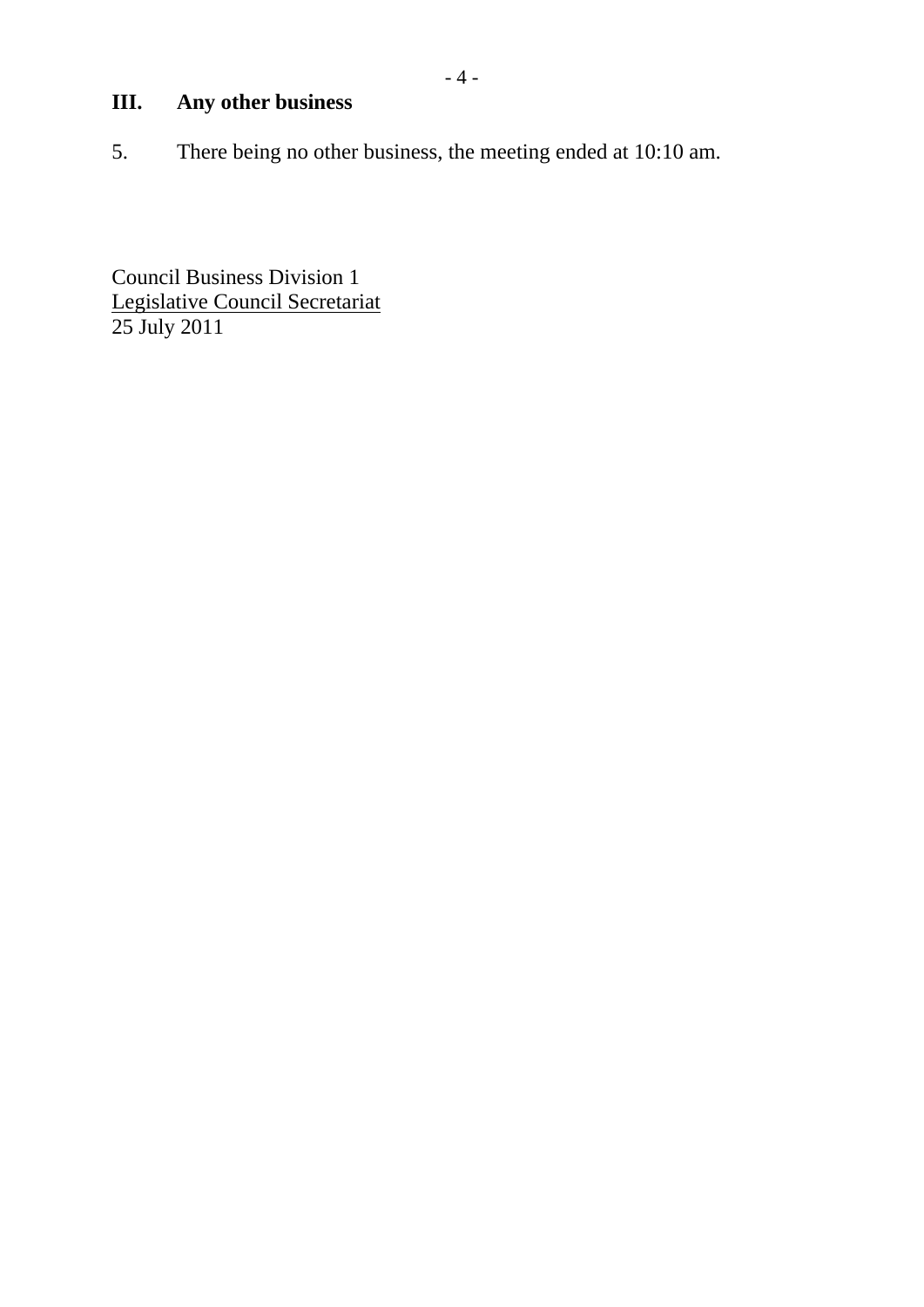### **Bills Committee on Stamp Duty (Amendment) (No. 2) Bill 2010**

#### **Proceedings of thirteenth meeting held on Monday, 30 May 2011, at 8:30 am in Conference Room A of the Legislative Council Building**

| <b>Time marker</b>                      | <b>Speaker</b>                                                       | Subject(s)                                                                                                                                                                                                                                                                                                                                                                                                                                                                                                                                                                                                                                                                                                                                                                                                                                                                                                     | <b>Action required</b> |  |  |
|-----------------------------------------|----------------------------------------------------------------------|----------------------------------------------------------------------------------------------------------------------------------------------------------------------------------------------------------------------------------------------------------------------------------------------------------------------------------------------------------------------------------------------------------------------------------------------------------------------------------------------------------------------------------------------------------------------------------------------------------------------------------------------------------------------------------------------------------------------------------------------------------------------------------------------------------------------------------------------------------------------------------------------------------------|------------------------|--|--|
| Agenda Item I - Confirmation of minutes |                                                                      |                                                                                                                                                                                                                                                                                                                                                                                                                                                                                                                                                                                                                                                                                                                                                                                                                                                                                                                |                        |  |  |
| 000416 - 000509                         | Chairman                                                             | minutes of the<br>The<br>meeting held<br><sub>on</sub><br>18 April 2011 (LC Paper No. CB(1) 2281/10-11)<br>were confirmed.                                                                                                                                                                                                                                                                                                                                                                                                                                                                                                                                                                                                                                                                                                                                                                                     |                        |  |  |
|                                         | Agenda Item II - Meeting with the Administration                     |                                                                                                                                                                                                                                                                                                                                                                                                                                                                                                                                                                                                                                                                                                                                                                                                                                                                                                                |                        |  |  |
| 000510 - 001358                         | Chairman<br>Administration                                           | Administration's explanation on the revised<br>Committee Stage amendments (CSAs) and its<br>response to issues raised at the meeting on<br>19 May 2011<br>(LC)<br>Paper<br>Nos.<br>$CB(1)$ 2316/10-11(01) and (04) respectively).                                                                                                                                                                                                                                                                                                                                                                                                                                                                                                                                                                                                                                                                              |                        |  |  |
| 001359 - 002044                         | Chairman<br>Administration                                           | Clause-by-clause examination of the marked-up<br>copies of the Bill incorporating the draft CSAs<br>proposed<br>Administration<br>by<br>the<br>and<br>Mr Abraham SHEK.<br>Administration's explanation on<br>the<br>new<br>section 29CA(3A) regarding the applicability of<br>the special stamp duty (SSD) to buildings and<br>lands.                                                                                                                                                                                                                                                                                                                                                                                                                                                                                                                                                                          |                        |  |  |
| 002045 - 003006                         | Chairman<br>Administration<br>Assistant<br>Legal<br>Adviser 7 (ALA7) | Discussion on the applicability of SSD to resale<br>of a property with an additional storey built<br>thereon within 24 months of acquisition.<br>Administration's<br>explanation that<br>under<br>proposed section 29CA(2), SSD would be<br>chargeable as appropriate to a property with an<br>additional storey built thereon within 24 months<br>of acquisition as it would be regarded as the<br>same "residential property concerned".<br>ALA7's reference to the definition of immovable<br>property under the Interpretation and General<br>Clauses Ordinance (Cap.1) and its application to<br>a property with an additional storey built<br>thereon.<br>Chairman's disagreement to the Administration's<br>views as stated in paragraph 4 of LC Paper No.<br>$CB(1)$ 2316/10-11(04) on the charging of SSD<br>in respect of the property with an additional<br>storey built thereon after acquisition. |                        |  |  |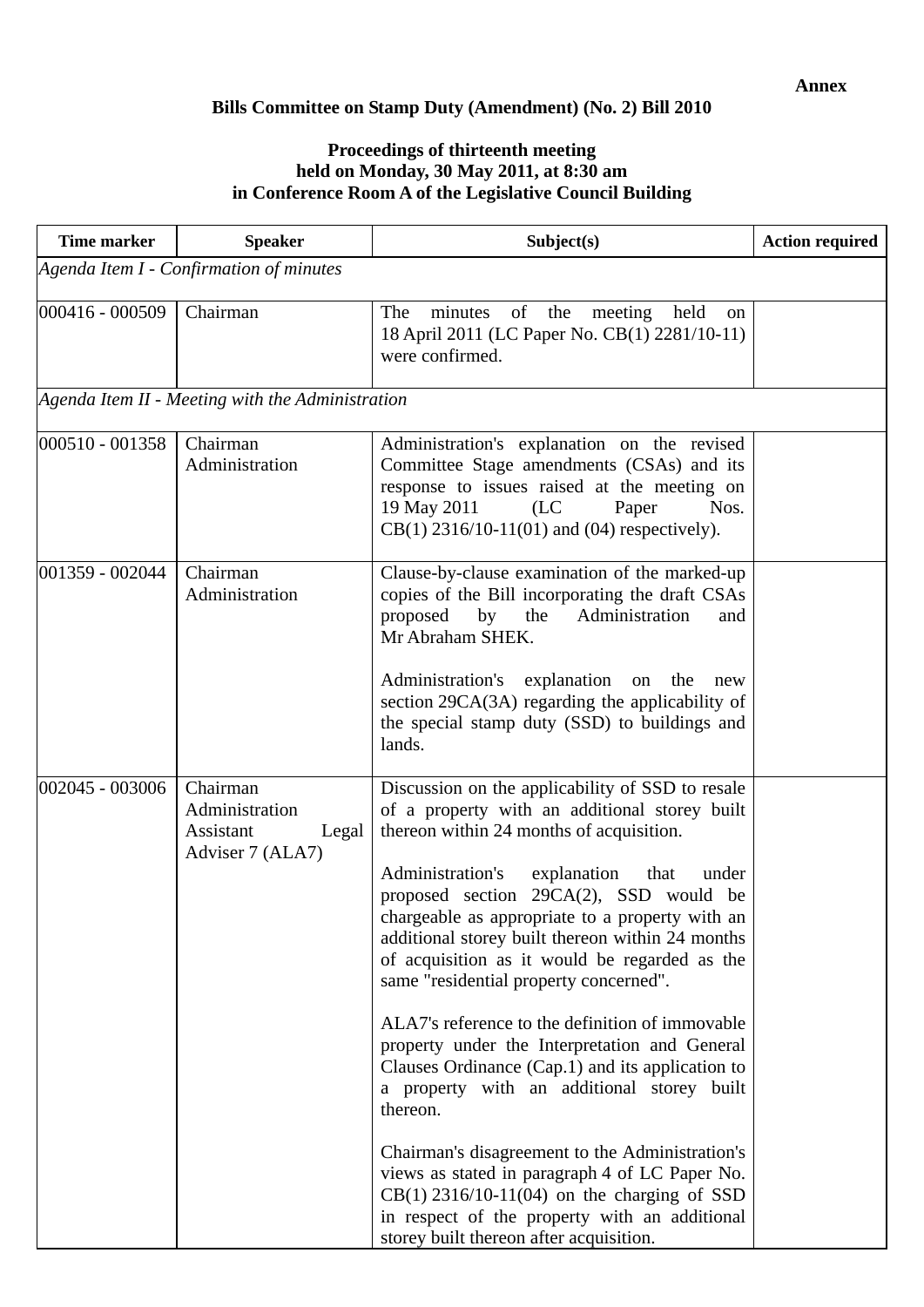| <b>Time marker</b> | <b>Speaker</b>                      | Subject(s)                                                                                                                                                                                                                                                                                                                                        | <b>Action required</b> |
|--------------------|-------------------------------------|---------------------------------------------------------------------------------------------------------------------------------------------------------------------------------------------------------------------------------------------------------------------------------------------------------------------------------------------------|------------------------|
| 003007 -005607     | Chairman<br>Mr Abraham SHEK<br>ALA7 | his<br>Mr Abraham SHEK's explanation on<br>proposed CSAs as set out in LC Paper No.<br>$CB(1)$ 2316/10-11(06) to -                                                                                                                                                                                                                                |                        |
|                    |                                     | (a) exempt the sale/transfer of bare sites within<br>24 months of acquisition from payment of<br>SSD;                                                                                                                                                                                                                                             |                        |
|                    |                                     | (b) in the case where a person acquired a<br>residential property from another person<br>under an instrument on which stamp duty<br>was not chargeable pursuant to section<br>$29H(3)$ or 45, allow the date of acquisition<br>of the property by that person to be deemed<br>as the date on which the other person<br>acquired the property; and |                        |
|                    |                                     | (c) provide for a sunset clause such that SSD<br>would cease to apply at midnight on 19 May<br>2012 unless extended by resolution passed<br>by the Legislative Council (LegCo).                                                                                                                                                                   |                        |
|                    |                                     | ALA7's comments on Mr Abraham SHEK's<br>proposed CSAs -                                                                                                                                                                                                                                                                                           |                        |
|                    |                                     | (a) the drafting of CSAs would need to be<br>further refined;                                                                                                                                                                                                                                                                                     |                        |
|                    |                                     | (b) the sunset clause as drafted would not only<br>apply to SSD but also to the deferral of<br>payment of stamp duty chargeable<br>on<br>residential property transactions valued at<br>\$20 million or below, which was part of the<br>Bill; and                                                                                                 |                        |
|                    |                                     | (c) need to take into account the implications of<br>the repeal of the Stamp Duty (Amendment)<br>(No.2) Ordinance 2010, if enacted, as a<br>result of the sunset clause with reference to<br>the rights, privileges, obligation or liability<br>accrued or incurred provided under section<br>$23(c)$ of Cap.1.                                   |                        |
|                    |                                     | Mr Abraham SHEK's response -                                                                                                                                                                                                                                                                                                                      |                        |
|                    |                                     | (a) the proposed CSAs aimed to reflect his<br>dissatisfaction over SSD as this was not well<br>thought through and would affect 1.2 million<br>property owners; and                                                                                                                                                                               |                        |
|                    |                                     | (b) while it was unlikely that his proposed CSAs<br>would have the support of majority of                                                                                                                                                                                                                                                         |                        |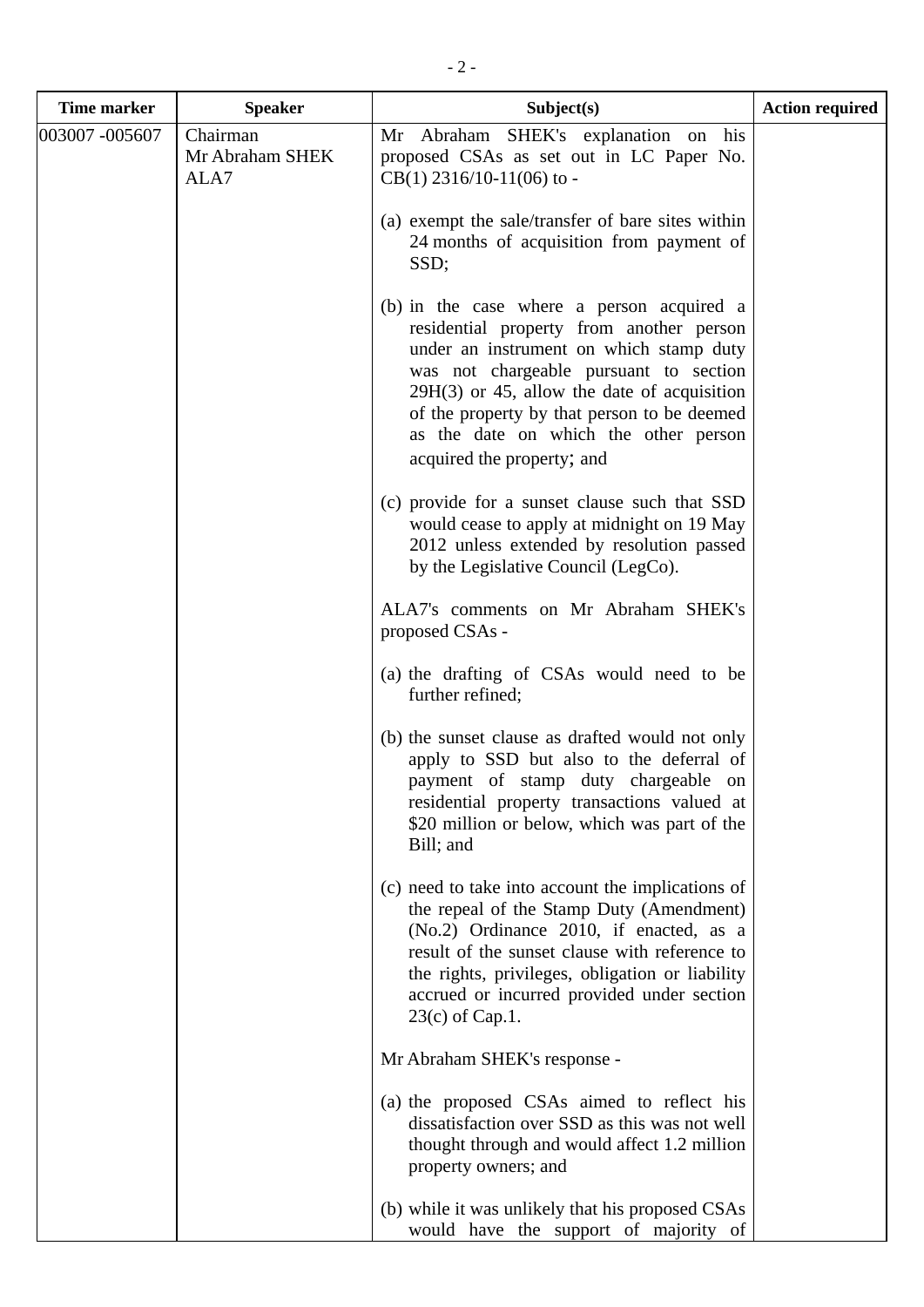| <b>Time marker</b> | <b>Speaker</b>                                   | Subject(s)                                                                                                                                                                                                                                                            | <b>Action required</b> |
|--------------------|--------------------------------------------------|-----------------------------------------------------------------------------------------------------------------------------------------------------------------------------------------------------------------------------------------------------------------------|------------------------|
|                    |                                                  | Members, he would refine the proposed<br>CSAs taking into account the points raised<br>by ALA7.                                                                                                                                                                       |                        |
|                    |                                                  | Chairman's comments -                                                                                                                                                                                                                                                 |                        |
|                    |                                                  | (a) there was a need to refine the drafting of the<br>sunset clause if this was only meant to<br>provide a date on which SSD should cease to<br>apply, and not to reinstate deferral of<br>payment of stamp duty; and                                                 |                        |
|                    |                                                  | (b) Members belonging to the Democratic Party<br>would have concerns over the date for<br>cessation of SSD at midnight on 19 May<br>2012 as proposed under the sunset clause,<br>given the relatively short time remained to<br>ascertain the continued need for SSD. |                        |
| 005607 - 012014    | Chairman<br>Mr WONG Ting-kwong<br>Administration | Discussion on the sunset clause as proposed by<br>Mr Abraham SHEK.                                                                                                                                                                                                    |                        |
|                    | Mr Abraham SHEK<br>ALA7                          | Mr WONG Ting-kwong's enquiries/concerns -                                                                                                                                                                                                                             |                        |
|                    |                                                  | (a) timely removal of SSD to take account of<br>any drastic changes in the property market<br>which rendered SSD no longer necessary;                                                                                                                                 |                        |
|                    |                                                  | (b) instead of going through the lengthy<br>legislative<br>whether<br>process,<br>the<br>Administration could exercise administrative<br>power to discontinue SSD if the outcome of<br>the review indicated that SSD was no longer<br>necessary; and                  |                        |
|                    |                                                  | (c) the party and the means through which the<br>could<br>resolution<br>move<br>party<br>a<br>to<br>amend/extend the sunset clause, if included.                                                                                                                      |                        |
|                    |                                                  | Administration's response -                                                                                                                                                                                                                                           |                        |
|                    |                                                  | (a) the sunset clause and extension mechanism<br>would undermine the effectiveness of SSD<br>as speculators would know or might try to<br>predict the time frame when SSD might<br>lapse, which would add volatility to the<br>market;                                |                        |
|                    |                                                  | (b) the Administration had undertaken to review<br>SSD once every two years after enactment of<br>the Bill, or as circumstances required; and                                                                                                                         |                        |